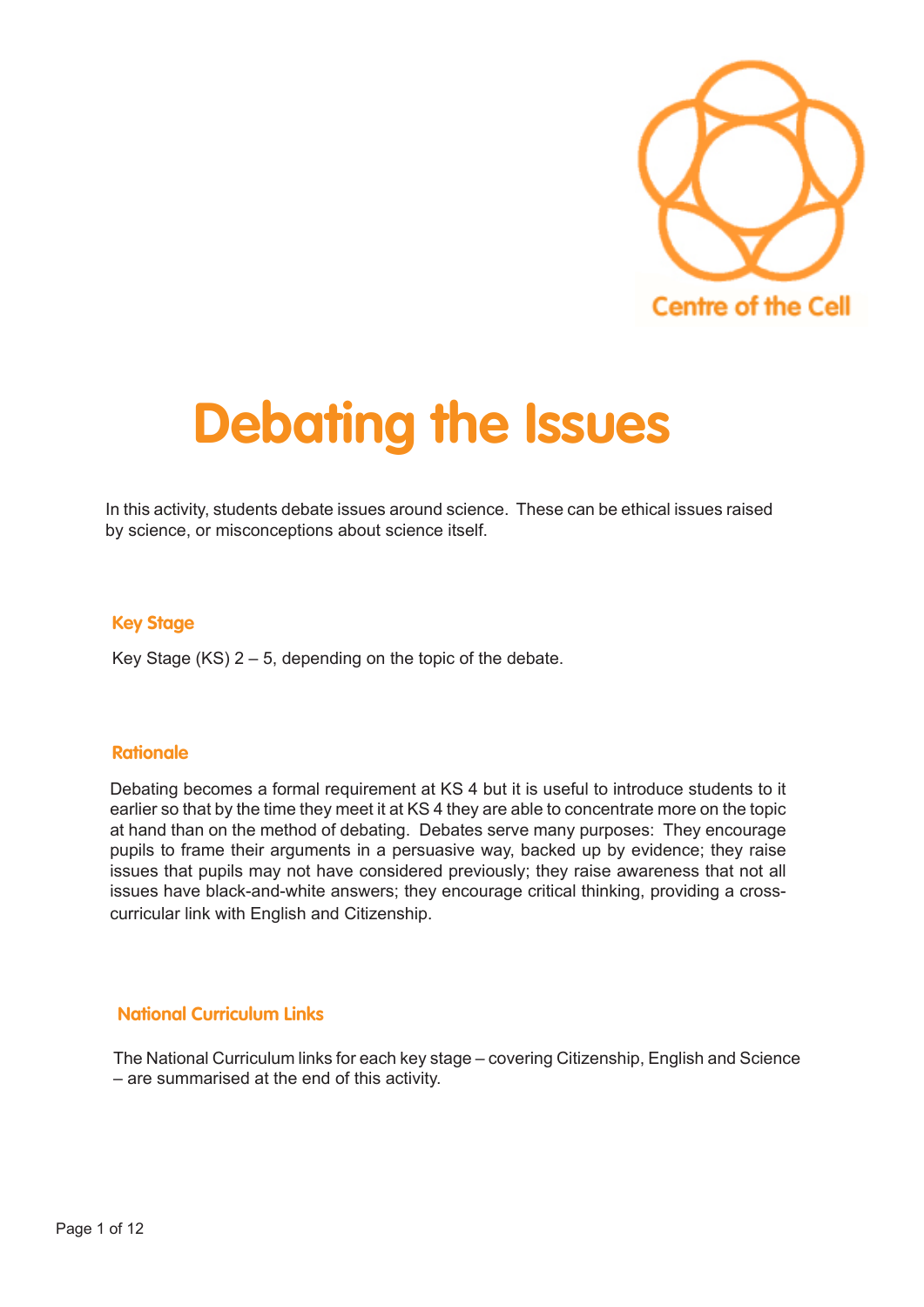# **Activity**

Please note this activity is designed to run over more than one lesson. In the outline below, two lessons are taken up, with a visit to Centre of the Cell in between them. However, the format will vary depending on the class and the type of debate being run.

# **Formats for debates**

There are many possible formats for debates, from one-on-one discussion, to full-class participation, for example where each child represents their views on a continuum by standing on a line. If you would like advice on topics or formats for debates, please contact us on info@centreofthecell.org .

## **Possible debate topics**

If your students are new to debating, beginning with an easier topic will help them learn the rules and format of debating. Then, when they move onto more complex topics they are already grounded in the method and can concentrate more on the message. Introducing the concept debating with a complicated topic like embryonic stem cells will leave pupils less time to consider their arguments because they are still learning the ropes.

Some suggestions for debate topics follow. These are just ideas that may be helpful. You may find, however, that there are other topics that fit better with the units your students are currently covering.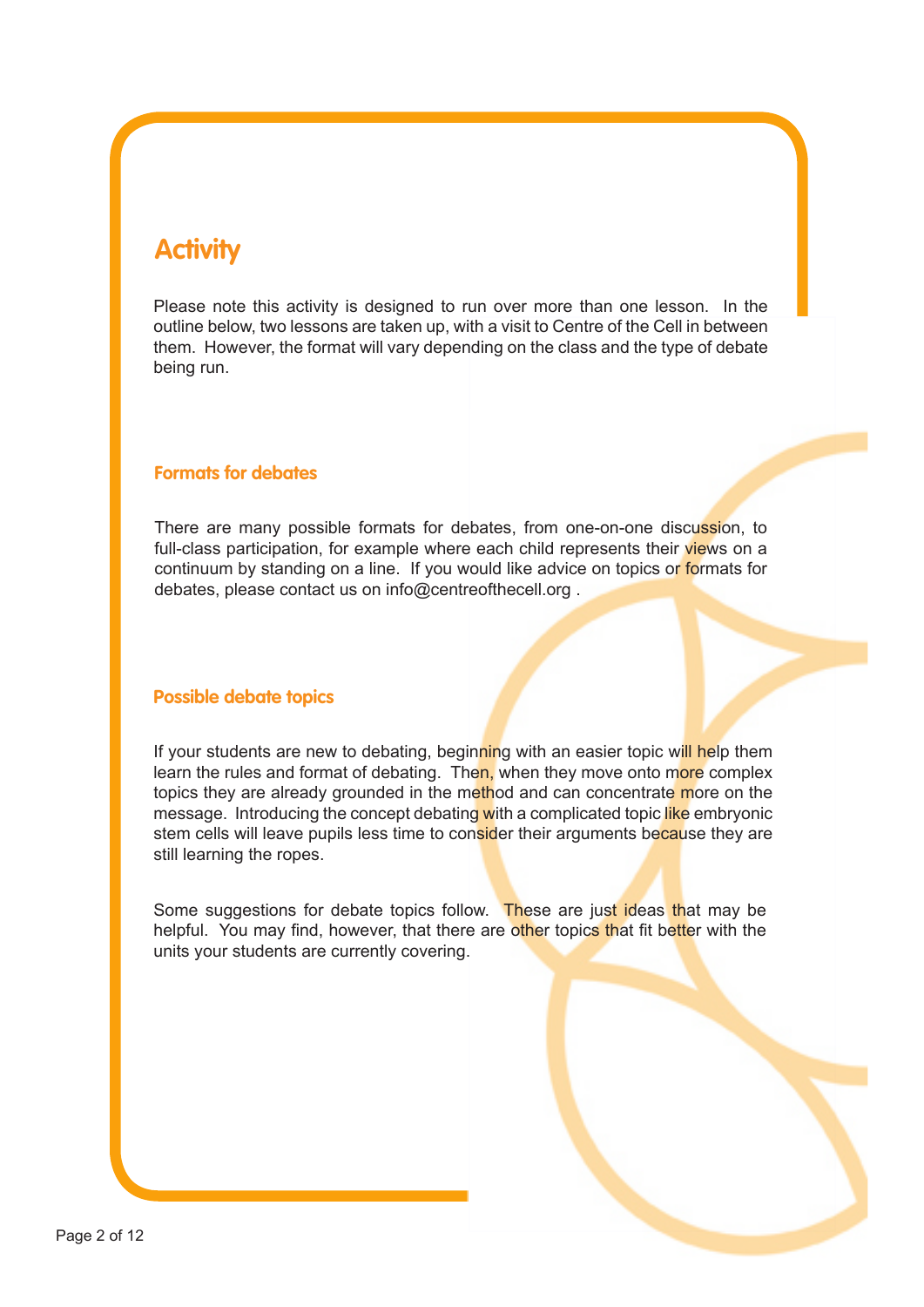#### Debates on science in general

Science lessons should be compulsory in schools

Scientific research should not be funded by the taxpayer

A science degree will not give you any career prospects

Science is irrelevant to me / Knowledge of science is irrelevant to me

Scientists will solve all of the world's problems – like climate change – so I do not need to worry about these issues.

#### *Further notes:*

*Law is not a compulsory course of study at school, but plenty of people study law at university and enter the legal profession.*

*Do non-scientists need to know scientific facts? If someone is a plumber or an athlete, what use is knowledge of, eg, the link between resistance and current? Why does science need public funding? If science was that useful, would it not be fundable via the usual laws of the free market (ie, supply and demand)? Is public funding useful because it allows government regulation of research?*

#### Debates on the ethics of science

Embryonic stem cells should not be used for research into treatments for disease.

Testing medicines on animals prior to clinical trials in humans is right and necessary.

Screening of embryos for genetic characteristics prior to implantation is wrong.

IVF is morally wrong because it produces non-implanted embryos.

#### *Further notes:*

*What about adult stem cells? Are there still issues with this research (ie, intellectual property) despite the fact that no embryos are destroyed? If testing medicines on animals is morally right, what constitutes a medicine? Is it right to test cosmetics on animals? What is cosmetic? What if a patient receives psychological benefit from a cosmetic procedure? If it is right to screen embryos for diseases such as cycstic fibrosis, what about deafness? Should parents be able to choose a deaf or non-deaf child? What about more superficial characteristics?*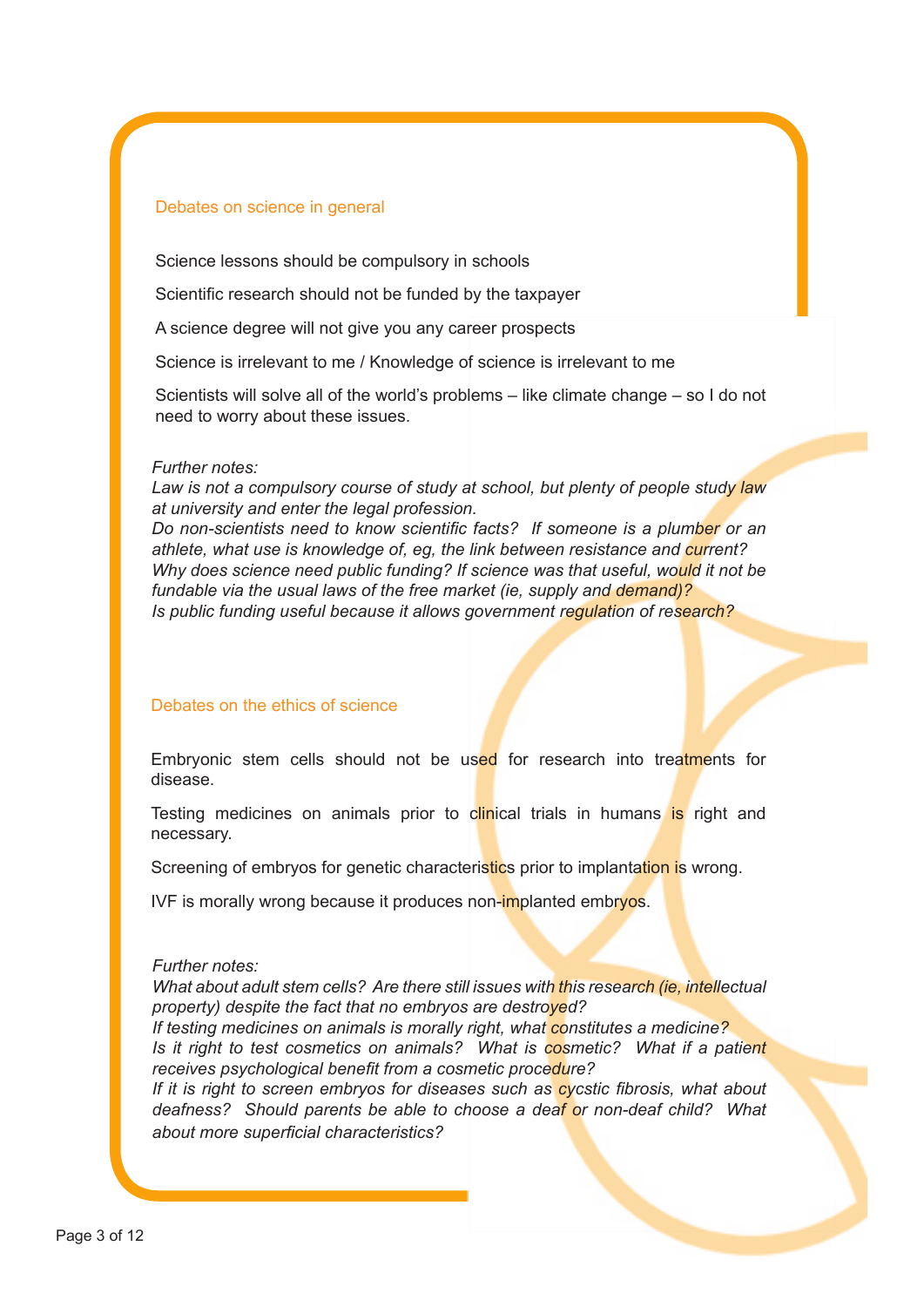# **Lesson one (before the Visit)**

Introduce the visit to Centre of the Cell (see "About Centre of the Cell, www.centreofthecell.org/activites).

Tell the students that the point of Centre of the Cell is to get them thinking about bigger issues in science. On that basis, they are going to be having a debate.

Give them the topic, split them into groups (depending on the format of the debate you are running), and ask them to chose a position – ie, for or against.

Once they have their position, they can start to research. You may wish to take a lesson to introduce research methods if the students are new to debating. If this is the case, then the lesson after the visit (see below) would be Lesson Three.



For younger children, this might involve simply having conversations, finding instances/anecdotes.

Older children should define the question they will answer (if it is not already defined for them), and then research arguments to defend their point of view. This research can be internet- or textbook-based, providing they can defend their sources as credible. Older children can also be set research as homework.

With about ten minutes to go, ask students to summarise their position and their supporting evidence (so far) in writing. You may like to also ask them to write down what further research they are planning to do.

Close lesson with the logistics of Centre of the Cell visit – timing, travel, food etc. This information can be found in our "About the Visit" document, mentioned above.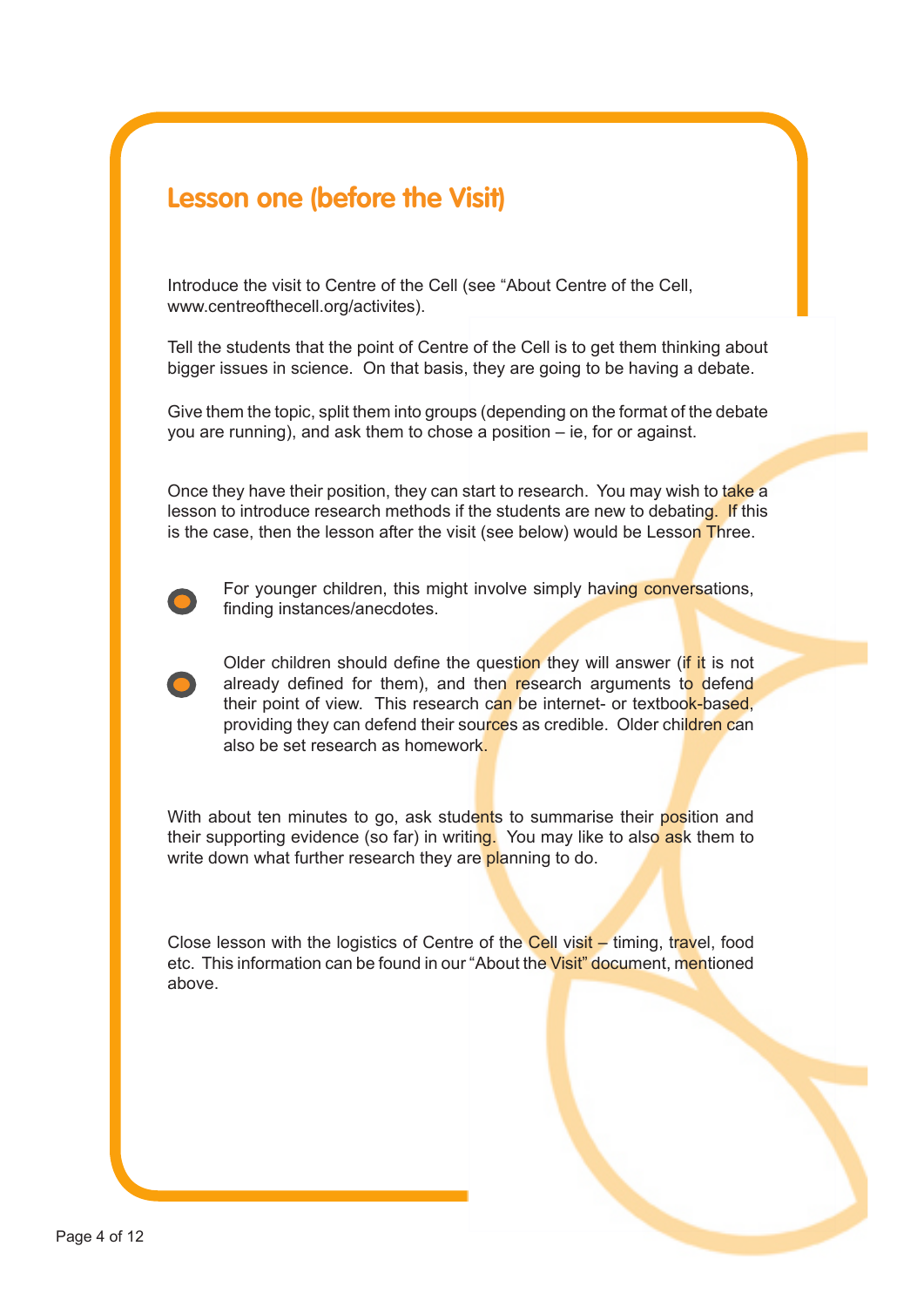# **Lesson two (after the Visit)**

#### *For younger pupils:*

Ask them to review the summary position they wrote down at the end of the previous lesson. Has it changed since visiting the Pod? How has it changed?

Ask them to write down their new summary position.

These positions can then be defended in debate, either by asking each pupil individually to verbally defend their position, or by eg, asking all pupils to stand on a line at a point that represents their stance, where one end of the line is "definitely" for/agree", and the other is "definitely against/disagree". Points along the line would therefore represent different levels of agreement or disagreement.

#### *For older pupils:*

If their summary position has changed since visiting the Pod, the new position will require research to find evidence to support it. This can be completed as homework.

On the day of the debate, depending on your chosen format, pupils will defend their positions to each other.

NB: in the event that all pupils agree, it may be necessary to ask some to play devil's advocate and support a position with which they disagree.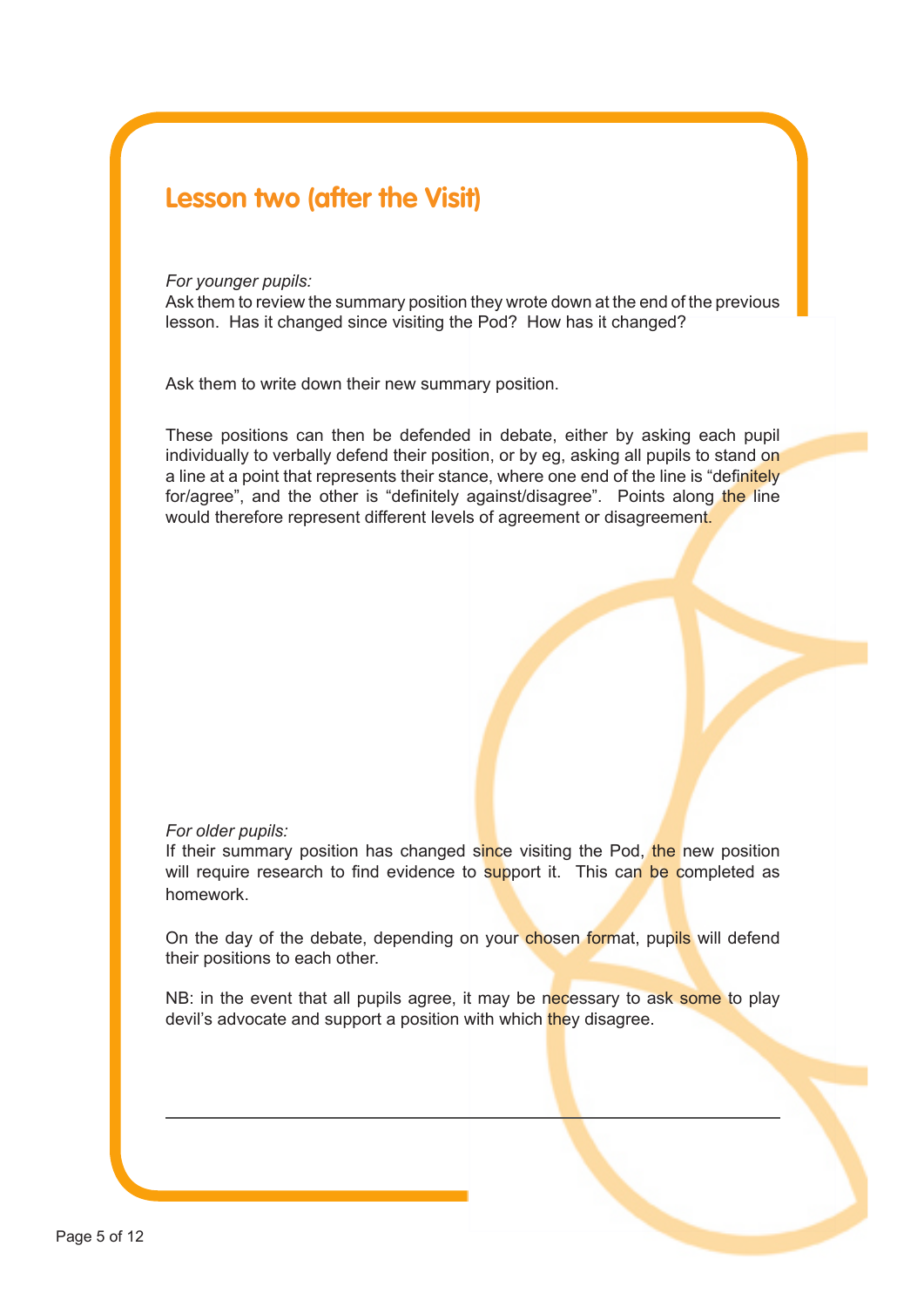# **National Curriculum Links**

Please note that links may vary depending on the topic and format of the debate, and the ability of the class.

# **Key Stage 2**

# Citizenship recommendations

Ties into three of the four sections of the Citizenship recommendations: *Developing confidence and responsibility and making the most of their abilities*; *Preparing to play an active role as citizens*; and *Developing good relationships*  and respecting the differences between people. There may also be links to the section on *Developing a healthy, safer lifestyle*, depending on the debate topic.

# English

Ties into *En1 Speaking & Listening* sections on *Speaking*, *Listening* and *Group discussion and interaction.* Depending on the level of the group, there may also be ties with sections on *Drama*, *Standard English,* and *Language variation*, if pupils are encouraged to consider how their body language, presentation and phrasing influence the debate.

# **Science**

Many of the games link into the KS2 science curriculum. A list of these links can be found on www.centreofthecell.org/lessonplans . A debate based on one or more of these games (*ie, nerve cells are more important than cartilage cells, based on Build An Organ*) will also cover the sections of the science curriculum that are covered by the game.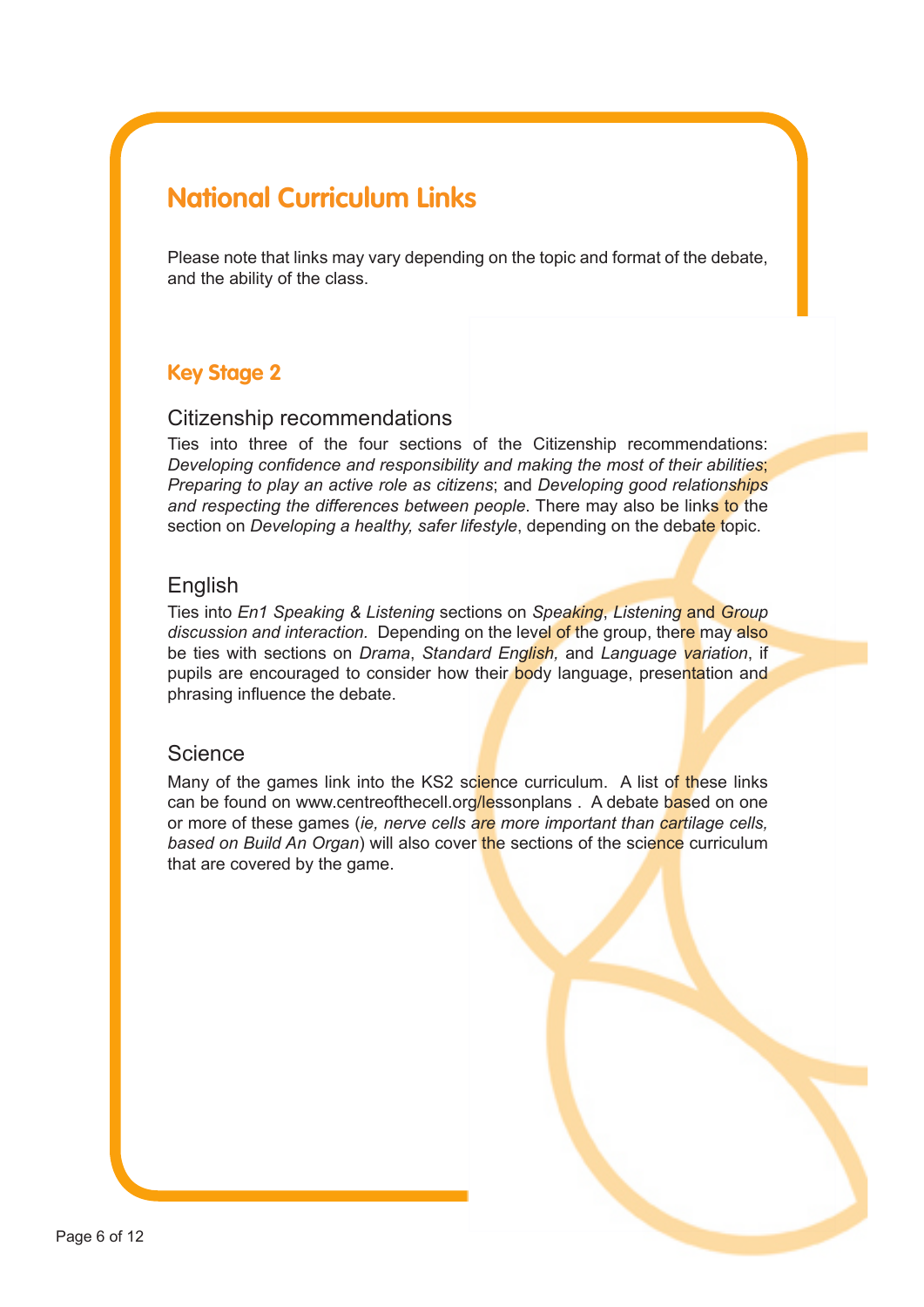# **Key Stage 3**

# **Citizenship**

#### 1.1 – *Democracy and justice*

1.1b) Weighing up what is fair and unfair in different situations, understanding that justice is fundamental to a democratic society and exploring the role of law in maintaining order and resolving conflict.

#### 1.2 – *Rights and responsibilities*

1.2a) Exploring different kinds of rights and obligations and how these affect both individuals and communities.

1.2b) Understanding that individuals, organisations and governments have responsibilities to ensure that rights are balanced, supported and protected. 1.2c) Investigating ways in which rights can compete and conflict, and understanding that hard decisions have to be made to try to balance these.

#### 2.1 – *Critical thinking and enquiry*

2.1a) engage with and reflect on different ideas, opinions, beliefs and values when exploring topical and controversial issues and problems

2.1b) research, plan and undertake enquiries into issues and problems using a range of information and sources

2.1c) analyse and evaluate sources used, questioning different values, ideas and viewpoints and recognising bias.

#### 2.2 – *Advocacy and representation*

2.2a) express and explain their own opinions to others through discussions, formal debates and voting

2.2b) communicate an argument, taking account of different viewpoints and drawing on what they have learnt through research, action and debate

2.2c) justify their argument, giving reasons to try to persuade others to think again, change or support them

2.2d) represent the views of others, with which they may or may not agree.

#### 4 – *Curriculum opportunities*

The curriculum should provide opportunities for pupils to:

4a) debate, in groups and whole class discussions, topical and controversial issues, including those of concern to young people.

4j) make links between citizenship and other subjects and areas of the curriculum.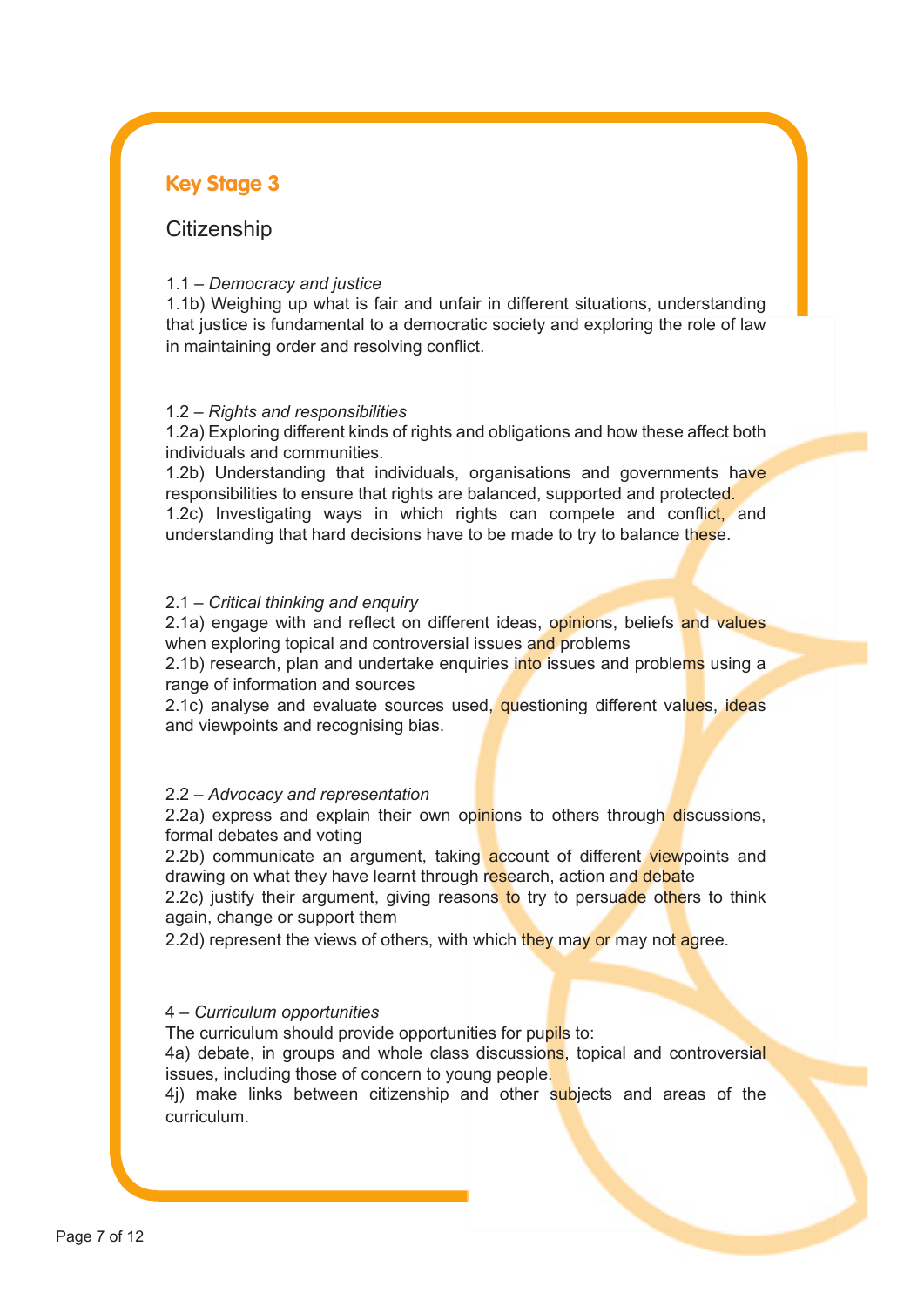# **English**

# 1.1 – *Competence*

1.1a) being clear, coherent and accurate in spoken and written communication 1.1d) making informed choices about effective ways to communicate formally and informally

NB: depending on the level of the group and the topic being discussed, there may also be links to 1.2 - *Creativity*

# 1.4 – *Critical understanding*

1.4b) assessing the significance and validity of information and ideas from different sources

1.4c) exploring others' ideas and developing their own

1.4d) analysing and evaluating spoken and written language to explore how meaning is shaped.

## 2.1 – *Speaking and listening*

2.1a) present information and points of view clearly and appropriately in different contexts, adapting talk for a range of purposes and audiences, including the more formal

2.1b) use a range of ways to structure and organise their speech to support their purposes and guide the listener

2.1c) vary vocabulary, structures and grammar to convey meaning, including speaking Standard English fluently

2.1d) engage an audience, using a range of techniques to explore, enrich and explain their ideas

2.1e) listen and respond constructively to others, taking different views into account and modifying their own views in the light of what others say

2.1f) understand explicit and implicit meanings

2.1g) make different kinds of relevant contributions in groups, responding appropriately to others, proposing ideas and asking questions

## 3.1 – *Speaking and listening*

The range of speaking and listening activities should include: 3.1a) prepared, formal presentations and debates.

The range of purposes for speaking and listening should include: 3.1e) describing, instructing, narrating, explaining, justifying, persuading, entertaining, hypothesising; and exploring, shaping and expressing ideas, feelings and opinions.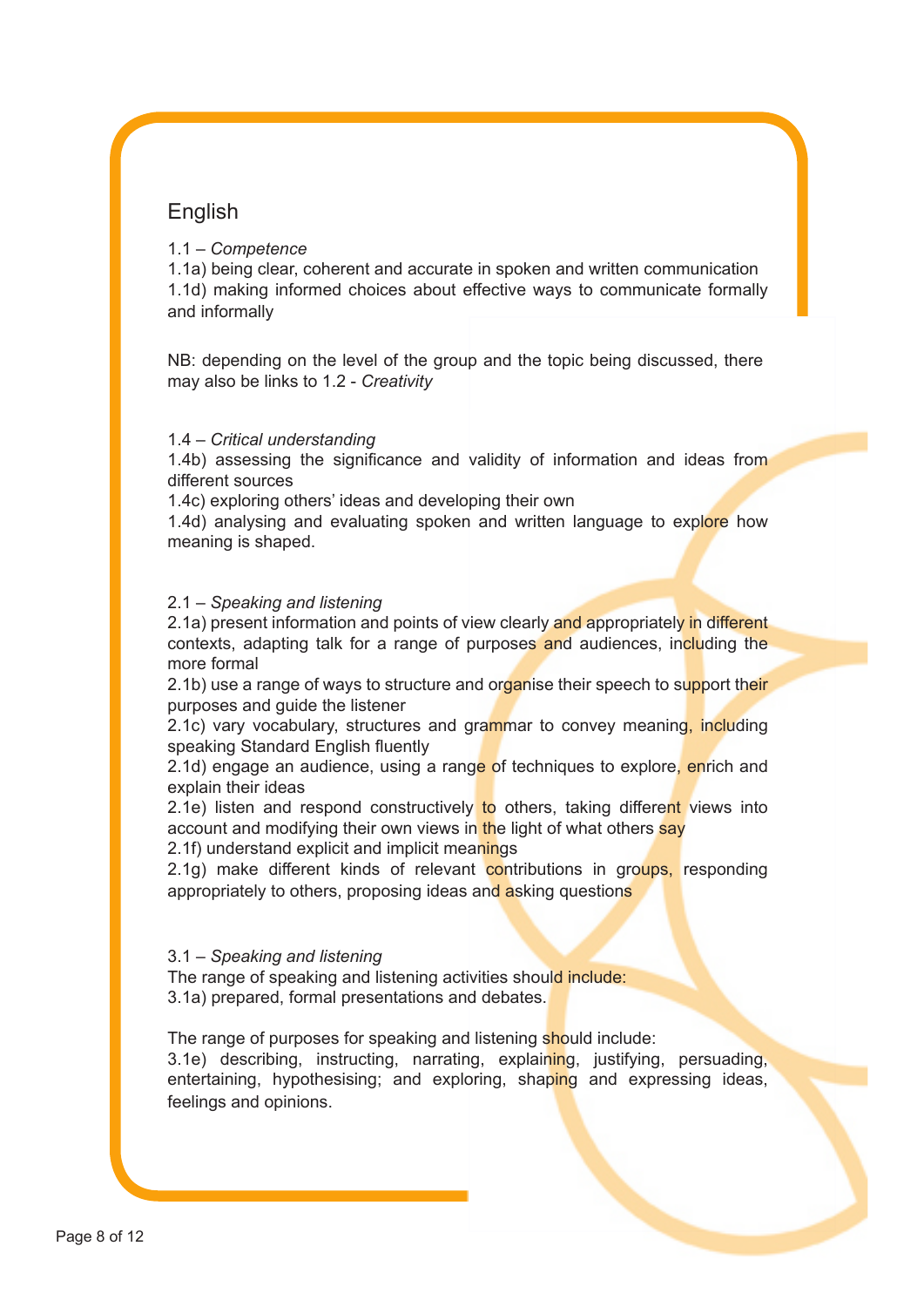#### 4 – *Speaking and listening*

The curriculum should provide opportunities for pupils to:

4a) experiment with a range of approaches, produce different outcomes and play with language

4b) engage in specific activities that develop speaking and listening skills

4d) evaluate and respond constructively to their own and others' performances

4e) make extended contributions, individually and in groups

4f) develop speaking and listening skills through work that makes cross-curricular links with other subjects

4i) speak and listen in contexts beyond the classroom.

# **Science**

1.2 – *Applications and implications of science*

1.2a) exploring how the creative application of scientific ideas can bring about technological developments and consequent changes in the way people think and behave. 1.2b) examining the ethical and moral implications of using and applying science.

#### 1.3 – *Cultural understanding*

1.3a) recognising that modern science has its roots in many different societies and cultures, and draws on a variety of valid approaches to scientific practice.

#### 1.4 – *Collaboration*

1.4a) Sharing developments and common understanding across disciplines and boundaries.

#### 2.3 – *Communication*

Pupils should be able to:

2.3a) use appropriate methods, including **ICT**, to communicate scientific information and contribute to presentations and discussions about scientific issues.

#### 4 – *Curriculum opportunities*

The curriculum should provide the opportunity for pupils to:

4a) research, experiment, discuss and develop arguments

4j) consider how knowledge and understanding of science informs personal and collective decisions, including those on substance abuse and sexual health

4k) make links between science and other subjects and areas of the curriculum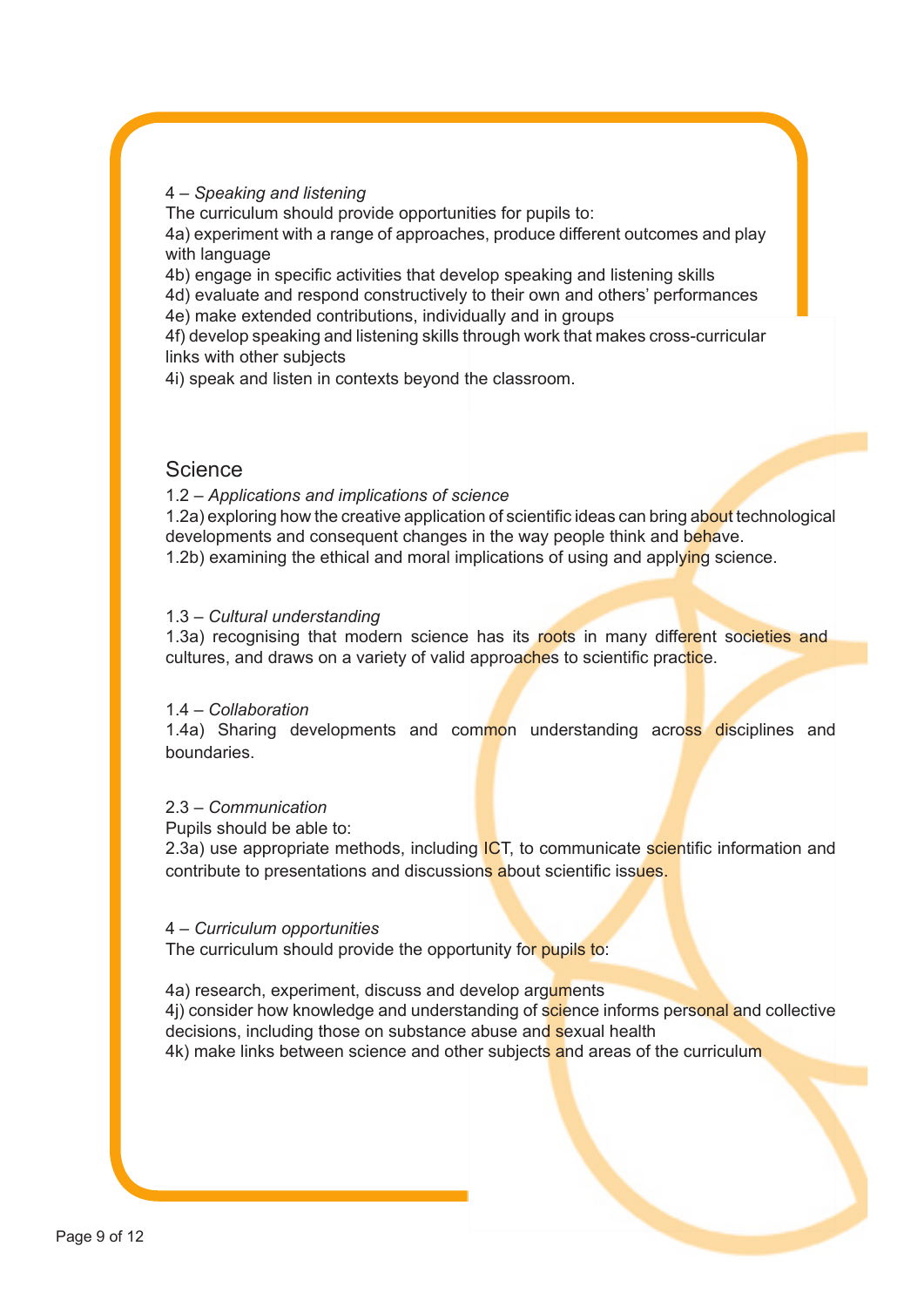# **Key Stage 4**

# **Citizenship**

#### 1.2 – *Democracy and justice*

1.1b) Weighing up what is fair and unfair in different situations, understanding that justice is fundamental to a democratic society and exploring the role of law in maintaining order and resolving conflict.

#### 1.2 – *Rights and responsibilities*

1.2a) Exploring different kinds of rights and obligations and how these affect both individuals and communities.

1.2b) Understanding that individuals, organisations and governments have responsibilities to ensure that rights are balanced, supported and protected. 1.2c) Investigating ways in which rights can compete and conflict, and understanding that hard decisions have to be made to try to balance these.

#### 2.1 – *Critical thinking and enquiry*

2.1a) question and reflect on different ideas, opinions, assumptions, beliefs and values when exploring topical and controversial issues and problems 2.1b) research, plan and undertake enquiries into issues and problems, using a

range of information, sources and methods 2.1d) evaluate different viewpoints, exploring connections and relationships

between viewpoints and actions in different contexts (from local to global)

#### 2.2 – *Advocacy and representation*

2.2a) evaluate critically different ideas and viewpoints including those with which they do not necessarily agree.

2.2b) explain their viewpoint, drawing conclusions from what they have learnt through research, discussion and actions, including formal debates and votes. 2.2c) present a convincing argument that takes account of, and represents, different viewpoints, to try to persuade others to think again, change or support them.

#### 4 – *Curriculum opportunities*

The curriculum should provide opportunities for pupils to:

4a) debate, in groups and whole class discussions, topical and controversial issues, including those of concern to young people.

4j) make links between citizenship and other subjects and areas of the curriculum.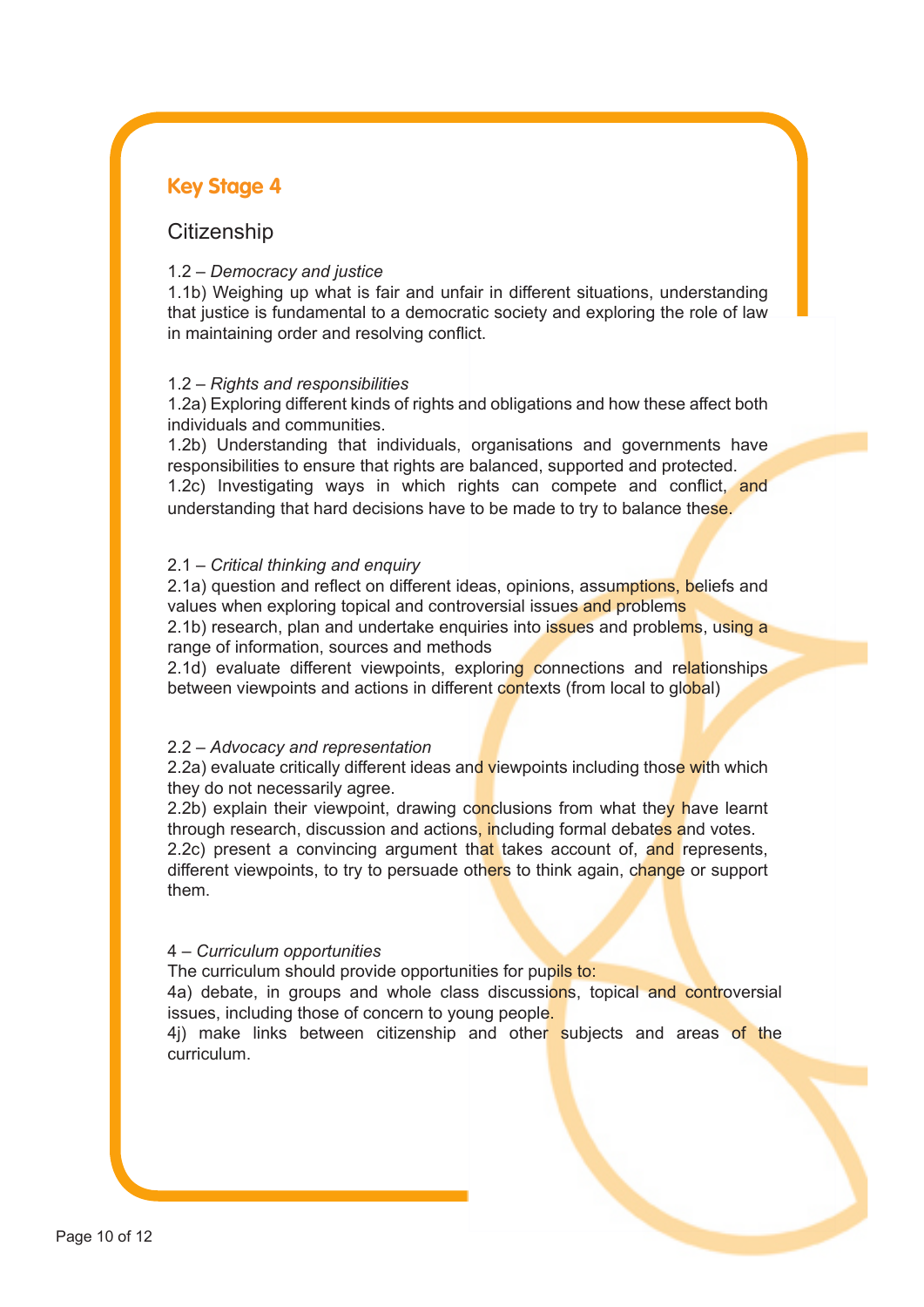# English

# 1.1 – *Competence*

1.1a) Expressing complex ideas and information clearly, precisely and accurately in spoken and written communication.

1.1b) Applying and transferring skills in a wide range of contexts, demonstrating flexibility and adaptability.

1.1c) Making independent judgements about how to communicate effectively and sustain formal interaction, particularly in unfamiliar contexts.

NB: depending on the level of the group and the topic being discussed, there may also be links to 1.2 - *Creativity*

## 1.3 – *Critical understanding*

1.3a) Engaging with the details of ideas and texts.

1.3b) Connecting ideas, themes and issues, drawing on a range of texts.

1.3c) Forming independent views and challenging what is heard or read on the grounds of logic, evidence or argument.

1.3d) Analysing and evaluating spoken and written language to explore their impact on the audience.

## 2.1 – *Speaking and listening*

2.1a) speak fluently, adapting talk to a wide range of familiar and unfamiliar contexts and purposes, including those requiring confident and fluent use of Standard English

2.1b) present information clearly and persuasively to others, selecting the most appropriate way to structure and organise their speech for clarity and effect 2.1c) select from strategies to adapt speaking and listening flexibly in different circumstances

2.1d) reflect and comment critically on their own and others' performances 2.1e) listen to complex information and respond critically, constructively and cogently in order to clarify points and challenge ideas

2.1f) synthesise what they hear, separating key ideas from detail and illustration judge the intentions and standpoint of a speaker

2.1g) listen with sensitivity, judging when intervention is appropriate

2.1h) take different roles in organising, planning and sustaining discussion in a range of formal and informal contexts

2.1i) work purposefully in groups, negotiating and building on the contributions of others to complete tasks or reach consensus

2.1j) use a range of dramatic approaches to explore complex ideas, texts and issues in scripted and improvised work